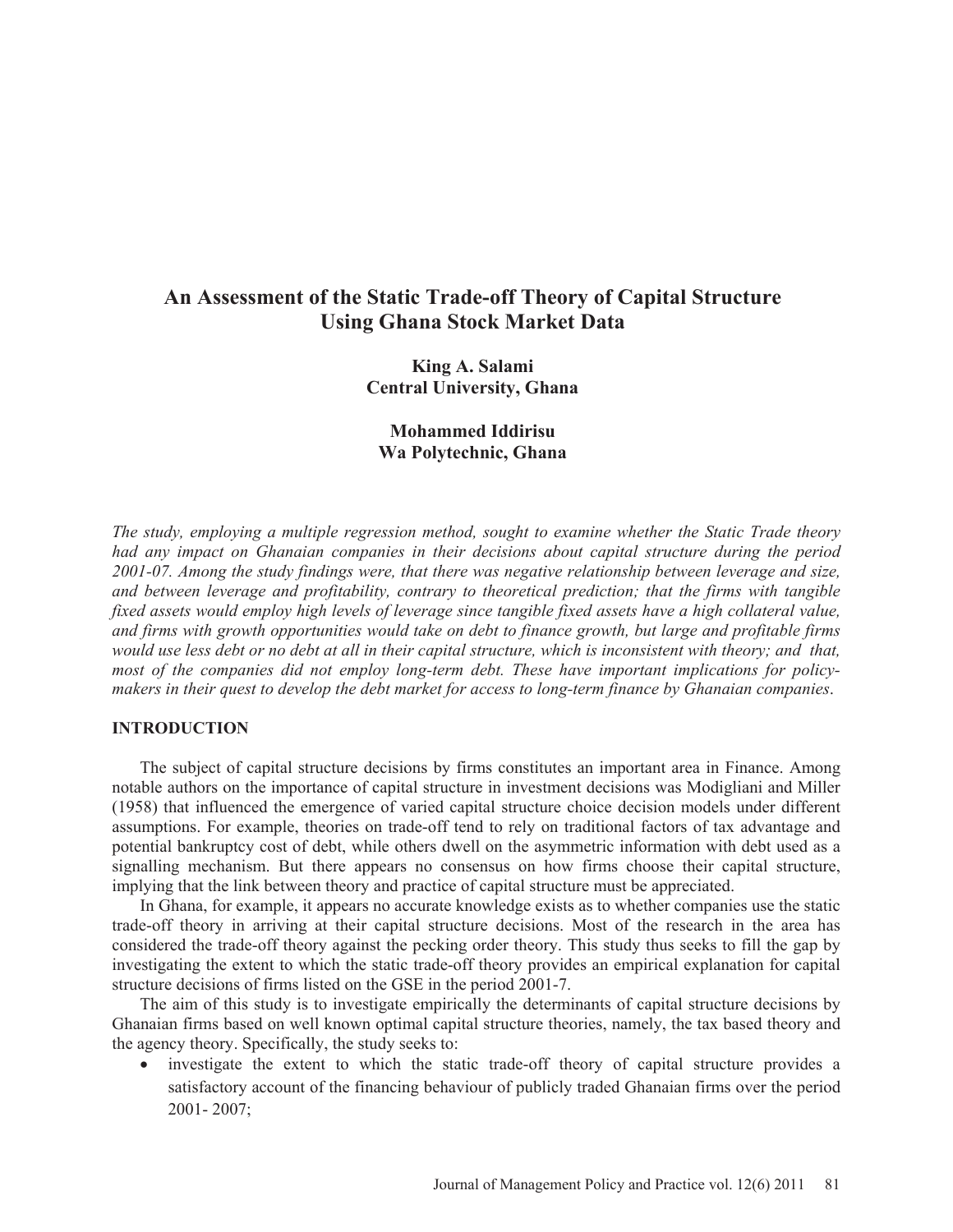- examine the relationship between leverage ratios and firms' capital structure ; and
- put forward relevant policy recommendations

The study will attempt to provide answers to the following research questions in relation to the analysis of the capital structure of Ghanaian firms in the sample. The research questions in relation to the firms leverage ratio are with respect to the firms':

(a) Asset Tangibility?

(b) Growth Opportunities?

(c) Size?

(d) Profitability?

Hopefully, answers to these questions, could provide some link between available theory and practice, and thereby contribute to existing research in the area. Furthermore, the study will highlight the financing behaviour of publicly traded Ghanaian firms and help to fashion out appropriate policies that will help in making finance available to Ghanaian firms. Policy makers could likewise benefit from the study in the design of regulatory and taxation regimes that could maximise aggregate output at the minimum possible risk to the nation's economic stability.

The small sample size due to the smaller number of firms listed on the GSE, coupled with the apparent under developed nature of the Exchange appears a limitation to the study. The small sample size making it impossible to work with larger observations could produce a problem of multi-collinearity. This fact is also compounded by the difference in sizes of the companies listed on the exchange. Furthermore, the use of accounting data could pose a problem of reliability and validity of the data being used, especially in most developing countries where accounting standards are not rigorously enforced.

The rest of the paper is covered under: section 2 dealing with the review of existing literature; section 3, the research methodology; section 4 on the analysis and related findings; and section 5, that deals with the conclusions and related policy recommendations.

### **LITERATURE REVIEW**

Among the many well-known authors on the importance of the capital structure in investment decisions are Modigliani and Miller (1958), Titman and Wessels (1988), Rajan and Zingales (1995), Graham (1996) writing on the determinants of corporate debt ratios; and Marsh (1982), Jalilvand and Harris (1984), Bayles and Chaplinsky (1991), Mackie-Mason (1990), and Jung *et al.* (1996) looking at issuing firms' debt versus equity financing choice. These studies have successfully identified firm characteristics such as size, research and development (R & D) intensity, market-to-book ratio of assets, stock returns, asset tangibility, profitability, and the marginal tax rate as important determinants of corporate financing choices. The effects associated with profitability and market-to-book ratio have been found to be very significant.

The Trade-Off theory rather than the Pecking Order theory (Fama, et al, 2002) is our main focus in this paper, but a brief look at the latter is not out of place here. The pecking order theory suggests that firms will initially rely on internally generated funds, i.e. undistributed earnings, and where there is no existence of information asymmetry, they will turn to debt if additional funds are needed before they finally will issue equity to cover any remaining capital requirements. The order of preferences reflects the relative costs of various financing options. Myers and Majluf (1984) maintain that firms would prefer internal sources to costly external finance; firms that are profitable or do generate high earnings are consequently expected to use less debt capital than those that do not. The pecking order theory would indicate that the profitability of a firm affects its financing decisions. If the firm issues debt, it is because it has an investment opportunity that exceeds its internally generated funds. Thus, changes in the capital structure often serve as a signal to outsiders with regard to the current situation of the firm, as well as the managerial expectations about future earnings. This is referred to as the Signalling Theory. The offering of debt is believed to reveal information the management of a firm is expecting about future cash flows if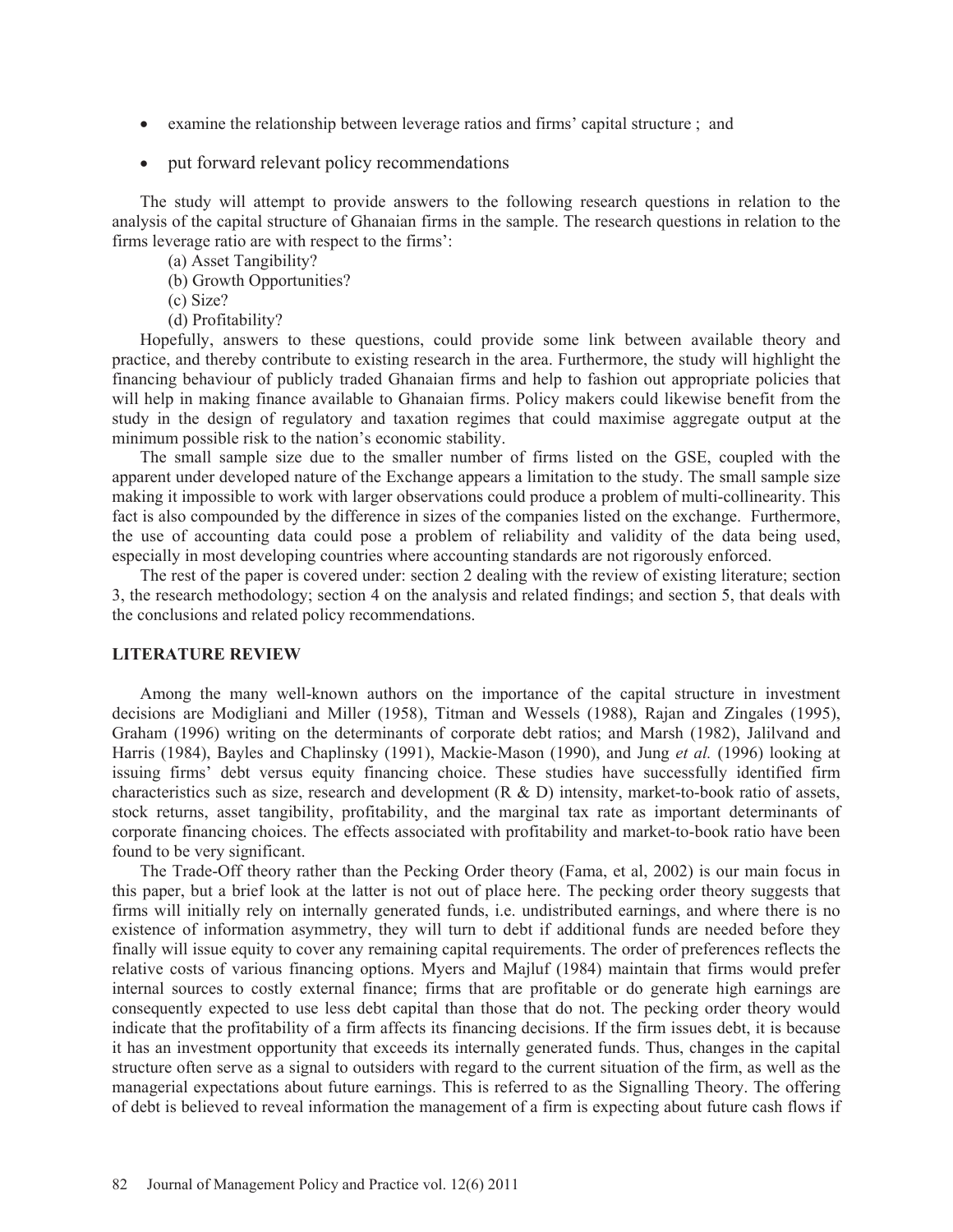it will cover the costs of debt. However, the bankruptcy fears still impact on the signal, and intensify the cost of this signal (Asquith and Mullins, 1986; and Eckbo, 1986).

The trade-off theory of capital structure refers to the idea that a company chooses how much debt finance and how much equity finance to use by balancing the costs and benefits. The classical version of the hypothesis goes back to Kraus and Litzenberger (1973) who considered a balance between the deadweight costs of bankruptcy and the tax saving benefits of debt. Frequently agency costs are also included in the balance. This theory is usually set up as a competitor theory to the pecking order theory.

The trade-off theory helps to explain that corporations are normally financed partly with debt and partly with equity. It indicates that there is an advantage in financing with debt, (the Tax Benefit of Debt), and there is a cost of financing with debt (the costs of financial distress including bankruptcy costs of debt and non-bankruptcy costs, such as staff leaving, suppliers demanding disadvantageous payment terms, bondholder/stockholder infighting, etc). The marginal benefit of further increases in debt tends to decline as debt increases, while the marginal cost tends to increase, such that a firm that is optimizing its overall value will tend to focus on this trade-off in choosing how much debt and equity to use for financing. The theory may successfully explain many industry differences in capital structure, but apparently, it fails to deal with why the most profitable firms within an industry generally have the most conservative capital structures. With the theory, high profitability should imply high debt capacity and a strong corporate tax incentive to use that capacity. Iddrrisu (2009) identifies a few factors generally considered by firms in making capital structure decisions. According to Pandey (1984), a number of companies in practice would always prefer to borrow for the following reasons:

- Tax deductibility of interest
- Higher return to shareholders
- Complicated procedure for raising equity capital
- No dilution of ownership and control.

There are, however, managers whose choice of financing depends on internal and external factors. The internal factors include the purpose of financing, the company's earning capacity, the extant capital structure, the firm's ability to generate cash flows, and investment plans. The external factors include such factors as the capital and money market conditions, the debt-equity stipulations being followed by financiers, and the restrictions imposed by lenders.

The wide and varied literature on capital structure can be summarised under:

- i) Those authors with the view that the firm's leverage ratio is positively related to asset tangibility, defined here as the ratio of net property, plant and equipment and inventories to total assets. Among them are Myers (1977), Scott (1977), Marsh (1982), Bradley, et al (1984), Titman and Wessels (1988), Rajan and Zingales (1995), Antoniou et al (2007), and Seifert and Gonene (2007).
- ii) Those who maintain that the leverage of firms is negatively related to growth opportunities, championed by such authors like Kim and Sorensen (1986), Titman and Wessels (1988), Rajan and Zingales (1995), Booth et al (2001) and Padron et al (2005). Here, the-market-tobook value is used as proxy for growth opportunities.
- iii) Those authors of the view that the leverage ratio of firms is positively related to size. Among these authors are Marsh (1982), Narayanan (1988), Rajan and Zingales (1995), Wald (1999), Booth et al (2001), and Seifert and Gonene (2007). Here, the natural log of sales and the natural log of total assets are used as proxy for size, which is meant to control for possible non-linearity in the data and the likely resulting problem of heteroskedasticity. The natural log of total sales is easier to calculate and is also more accurate.
- iv) Those who maintain that the leverage ratio of firms is positively related to profitability. Among them are Long and Miller (1985), Wald (1999), and Abor (2005).

The importance of this grouping is that it makes it easier to make a decision on the choice of variables for our model specification in the next section on research methodology.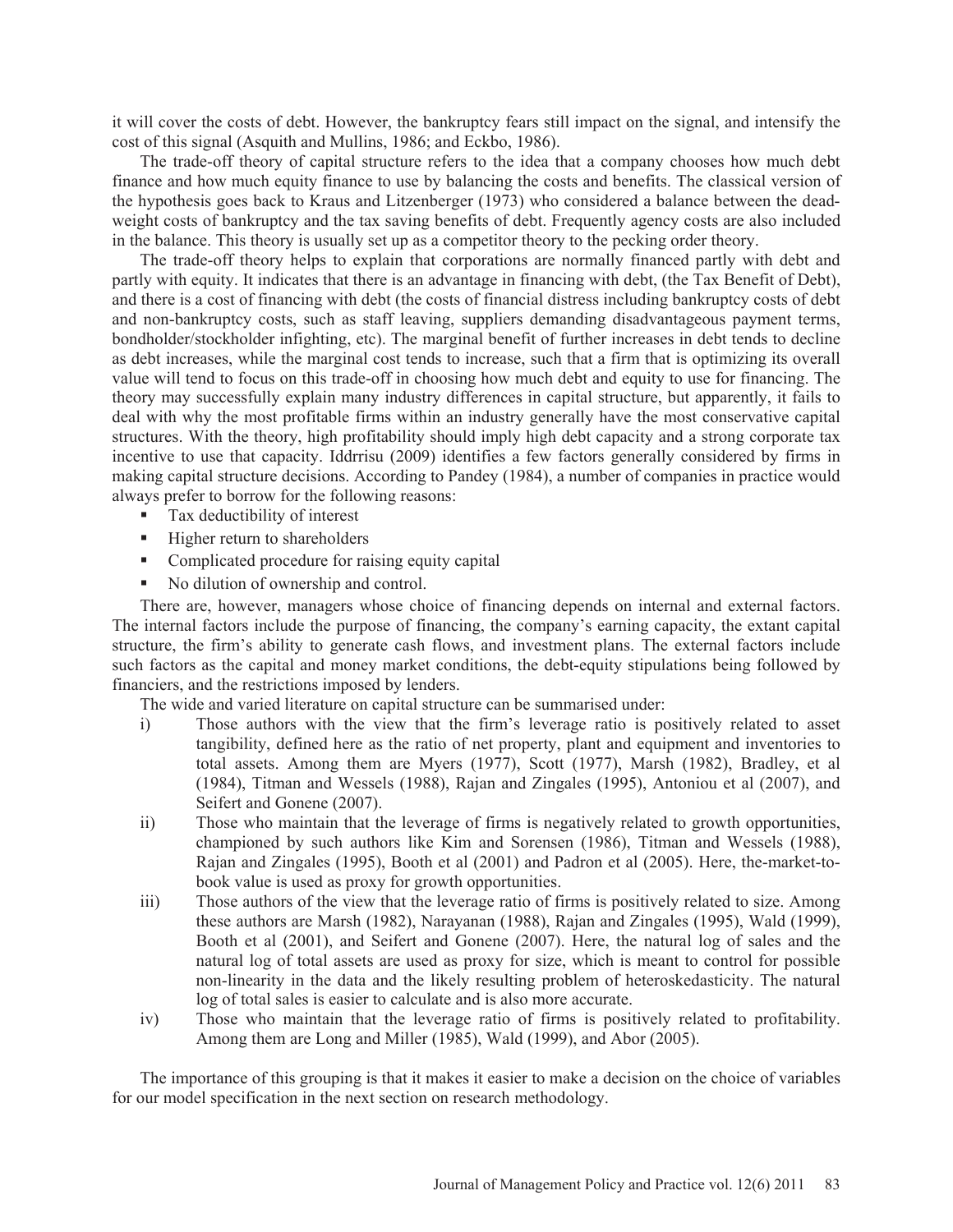### **RESEARCH METHODOLOGY**

### **Model Specification**

The dependent variable is the leverage ratio. In our calculation of the leverage ratio, short-term debt was included because it constitutes a significant portion of total debts employed by Ghanaian firms. Data limitations dictate the use of book values of debt rather than market values. The general empirical model has the form:

$$
y_{i,t} = \alpha + \beta X_{i,t} + \epsilon_{i,t}
$$

with the subscript *i* denoting the cross-sectional dimension and *t* representing the time series dimension. The left-hand variable y<sub>it</sub> represents the dependent variable in the model, leverage for the *i*th firm at time *t*,  $\alpha$  represent the firm-specific intercepts,  $\beta$  is a 4 x 1 vector of parameters,  $X_{i,t}$  contains the set of explanatory variables for the *i*th company in the *t*th period. The fixed-effects model, by allowing different company intercepts, serves as a solution for the known problem of the capital structure model, which is not fully specified, and  $\varepsilon_{it}$  is a disturbance term defined as  $\varepsilon_{it} = \mu_i + v_{it}$ , where  $\mu_i$  denotes the unobservable individual effect, and  $v_{i,t}$  indicates the remainder of the disturbance. An obvious way to deal with the fixed-effects of those omitted variables that are specific to each firm, but remain constant over time is to introduce dummy variables into the regression model. Hence the fixed-effects model is also referred to as the least squares dummy variable (LSDV) model. It provides a common set of partial regression coefficients while allowing a different intercept for each of the cross-sectional units. The set of explanatory variables  $X_{i,t}$  is represented by: asset tangibility, growth opportunities, size, and profitability.

Our current model is adapted from the above general model (Rajan andZingales, 1995) and is specified as:

 $LEV_{it} = \alpha + \beta_T T_{it} + \beta_{MVB} MBV_{it} + \beta_{LS} LTA_{it} + \beta_{PRF} PRF_{it} + \varepsilon_{it;}$  where:

LEV<sub>it</sub> = the leverage (debt level) defined as (total liabilities/total assets) for firm *i* in time *t*;

- $T_{it}$  = Asset Tangibility (non-current assets/total assets) for firm *i* in time *t*;
- $MBV_{it}$  = the market-to-book value ratio (market value of equity/book value of equity) for firm *i* in time *t;*
- $LTA_{it}$  = the natural log of total assets (size) for firm *i* in time *t*; and
- $PRF_{it}$  = profitability measured by earnings before interest and tax (EBIT/total assets) for firm *i* in time *t.*

Table 1 below provides information on the definition and description of the above variables.

### **Data Types, Sources and Data Processing**

Our data was extracted from the annual published financial statements of non-financial companies listed on the Ghana Stock Exchange (GSE) for which consecutive data is available for the period 2001- 2007. All firms that were listed on the GSE for the period 2001-2007 were sampled. Because variables were calculated over this period, the study only maintained firms that provided data over the seven-year period. This excluded newly listed firms and firms that did not exist between 2001 and 2007. Firms with missing values were also excluded from the sample, as well as financial firms with capital structures likely to be significantly different from others in the sample, and which might constitute serious outliers.

The sources of data were the annual financial statements of the companies included in the sample. The income statements and balance sheets data were available at the Securities and Exchange Commission (SEC) and the Ghana Stock Exchange (GSE). The GSE Fact Books published in 2006 and 2008 contained financial data of the listed companies. The extent to which the data reported on the dependent and independent variables is accurate was certainly an issue. However, accounting reports are normally subject to independent audit and since all firms in the sample are publicly traded, accounting reports are subject to the supervision of the SEC. Accounting standards impact on the accuracy, and interpretability of accounting policies, assets and liabilities and the income and expenses, even though Ghana's accounting standards are said not to be enforced with sufficient rigor (World Bank, 2005).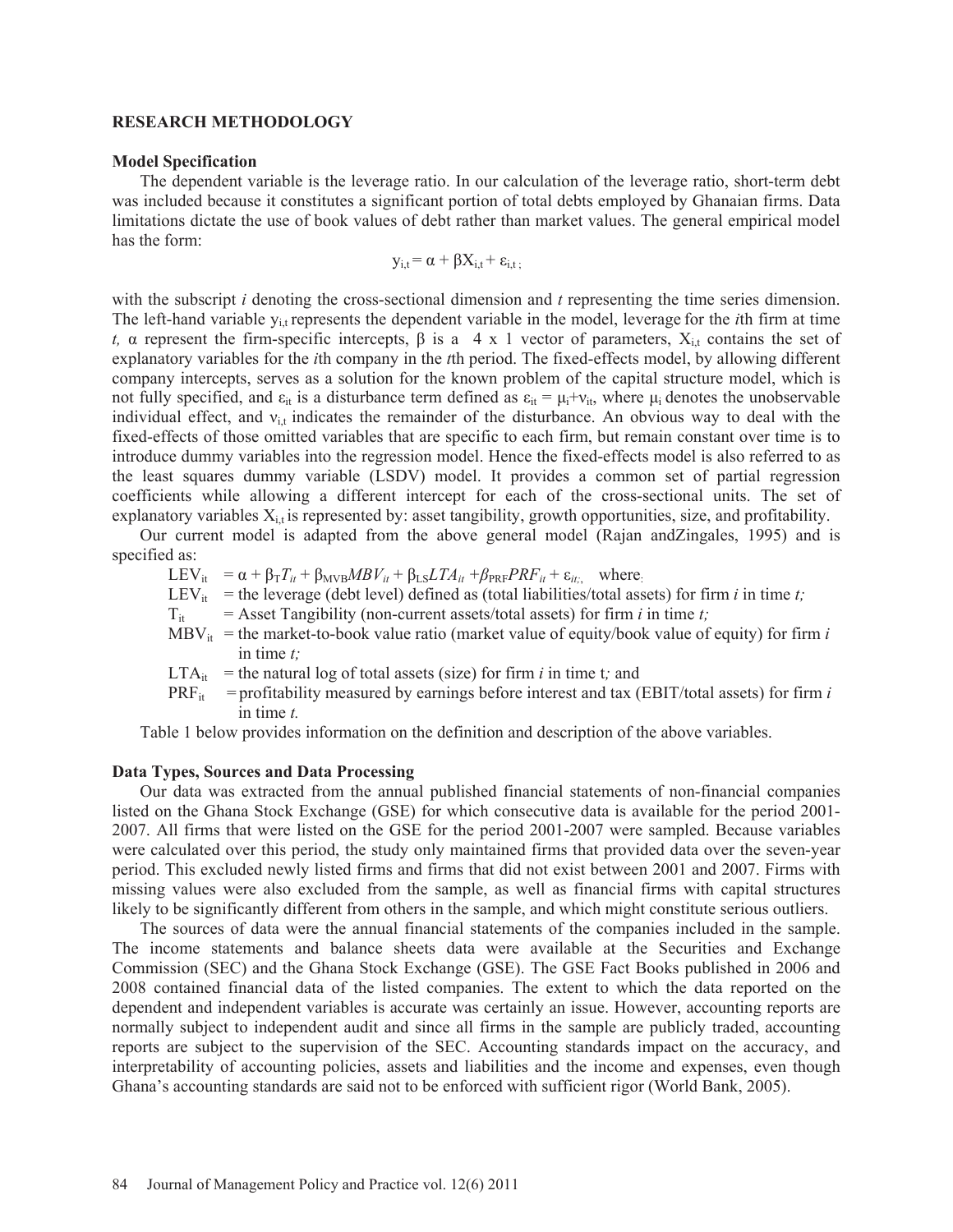The data extracted from the income statements and balance sheet was organised into a panel data set. The panel nature of the data allowed the study to use a panel regression model for testing the trade-off model. A panel data consists of a time-series for each cross-sectional member in the data set. Hsiao (2003) and Baltagi (1995) look at the advantages of a panel data approach. The data was organised in excel spreadsheet and processed, using the Quantitative Micro Software (Eviews 6) computer software package to generate the relevant inferential statistics for analysis and interpretation in the next section.

### **TABLE 1**

# **DEFINITION AND DESCRIPTION OF VARIABLES IN THE MODEL Definition Variable Description**

|    | Definition               | Variable | <b>Description</b>                        |
|----|--------------------------|----------|-------------------------------------------|
|    | Leverage ratio           | (LEVit)  | Total liabilities /(Total assets $+$ book |
|    |                          |          | value of equity)                          |
|    | <b>Asset Tangibility</b> | (Tit)    | (Tangible assets $+$ inventories) /       |
|    |                          |          | Total assets                              |
| 3. | Market-to-book value     | (MBVit)  | Market value of equity / Book value       |
|    |                          |          | of equity                                 |
| 4. | <b>Size</b>              | (LTAit)  | Natural logarithm of total assets         |
| 5. | Profitability (ROA)      | (PRFit)  | <b>EBIT</b> /Total assets                 |

### **ANALYSIS AND DISCUSSION OF REGRESSION RESULTS**

Results of our regression model of the determinants of leverage are presented in Table 3. Coefficient  $\beta_T$  behaves in line with expectation, but coefficients  $\beta_{MVB}$ ,  $\beta_{LS}$  and  $\beta_{\text{PRF}}$  do not. As expected, the results indicate positive coefficients for asset tangibility. But, in contrast, the coefficients for size and profitability are negative, while that for market-to-book value is positive. The asset tangibility coefficient of 0.72 means that, holding other variables constant, if asset tangibility increases by one percentage point, on average, leverage ratio will increase by 72 percentage points, which could be interpreted to mean that tangible assets are used as collateral to encourage firms with tangible assets to take on more loans. Lending institutions tend to lend to firms with tangible assets that could be used as security for loans. Similarly, if growth opportunities for a company increase by one percentage point, on the average, leverage ratio will increase by about 1 percentage point, implying that companies with growth opportunities (particularly young companies) would need more funds to invest in these opportunities and would tend to rely on debt to raise the funds needed. On the other hand, holding other variables constant, a one percentage point drop in total assets (a proxy for size), on average, would result in a drop of leverage ratio by about 3.4 percentage points, an indication that mature and large firms would normally accumulate large reserves that obviate the need for debt finance. Holding other variables constant, percentage drop in profitability would lead to a marginal drop in leverage ratio.

In Contrast to the prediction of the trade-off theory, firms with low profitability tend to employ low levels of debt since the use of debt increases financial and bankruptcy risks. The negative coefficient of the intercept has no practical significance in finance theory.

### **Test of the Coefficients**

Test of significance of the various coefficients in the regression at 5% level of significance with 93 degrees of freedom (d.f) is provided below. The *t-*statistic for this d.f at the 5% level of significance is 1.980.

Test of TA  $(\beta_T T_{it})$  - value of test statistic:  $t = 14.028$ ; *p*-value = 0.0000. Test MBV ( $\beta_{MVB}MBV_{ii}$ ) - value of test statistic:  $t = 2.634$ ; *p*-value = 0.0098. Test of Size ( $\beta_{LS}LTA_{it}$ ) - value of test statistic:  $t = -2.088$ ; *p*-value = 0.0395. Test of PRF  $(\beta_{PRF}PRF_{ii})$  -value of test statistic:  $t = -2.246$ ; *p*-value = 0.0270.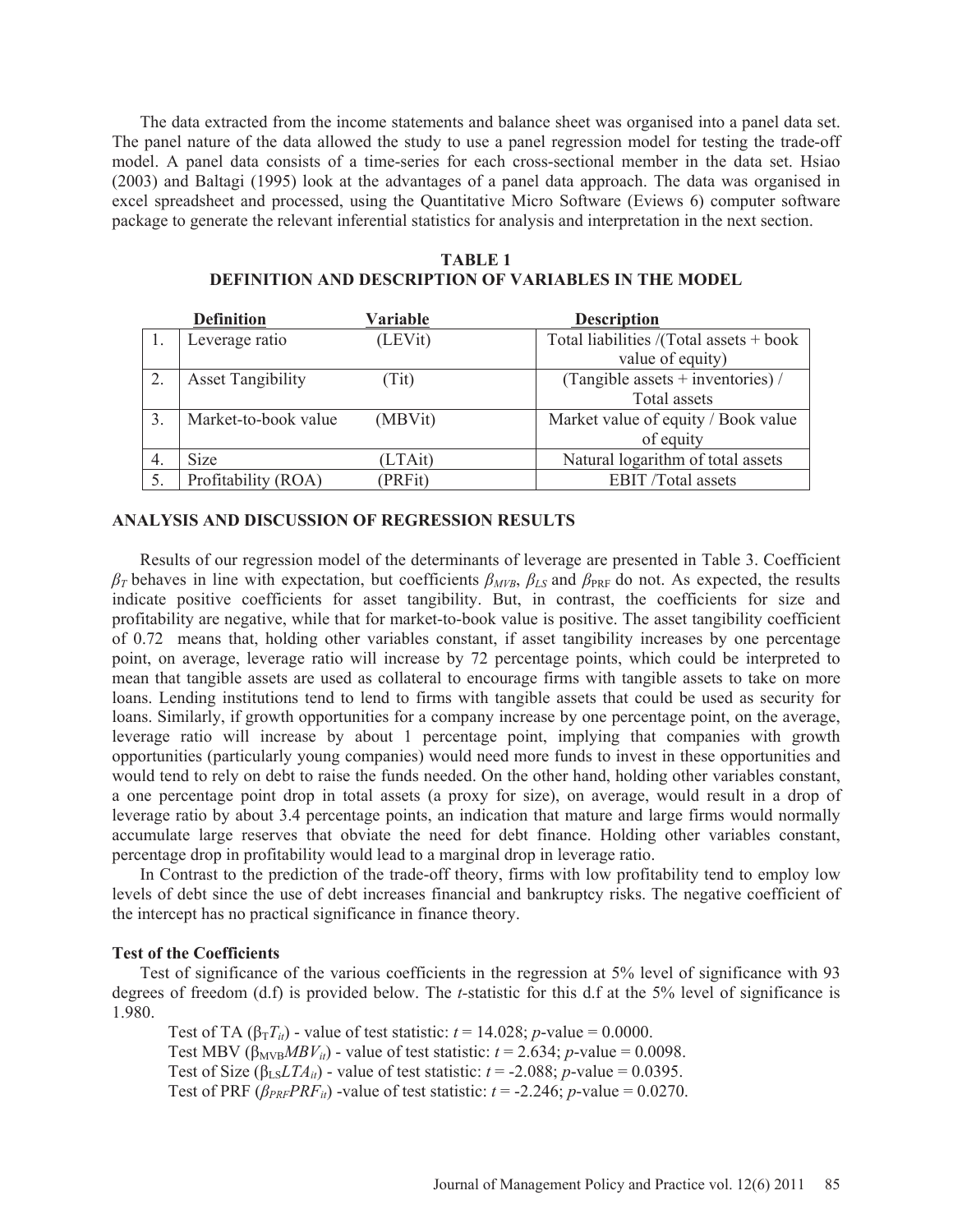The values of all the above tests imply that there is linear relationship between the leverage ratio and the independent variables.

In Table 3, the coefficient of determination of 0.736, means that about 74% of the variation in the leverage ratio is explained by the four explanatory variables. The *F*-statistic of 64.905, with a *p*-value of 0, provides overwhelming evidence that our model is well fit and valid. Table 2 presents a summary of the expected signs of the coefficients according to the Static Trade-off Theory, and the signs actually obtained in our regression model.

**TABLE 2 EXPECTED SIGNS OF THE RZ MODEL VRS. ACTUAL SIGNS IN OUR MODEL** 

| Explanatory variables | model | Expected sign form RZ   Sign Obtained from our model |
|-----------------------|-------|------------------------------------------------------|
|                       |       |                                                      |
| <b>MBV</b>            | -     |                                                      |
| <b>Size</b>           |       |                                                      |
| <b>DR F</b>           |       |                                                      |

Source: Rajan and Zingales (1995) adapted

### **Correlation Analysis**

A test of possible degree of multi-collinearity among the explanatory variables indicates that a positive correlation exists among asset tangibility, market-to-book value and logarithm of total assets, but a negative correlation with profitability. Among the regressors, logarithm of total assets (proxy for size) and market to book value are found to be highly correlated, but unlikely to cause any serious problem of multi-collinearity, considering the fact that the model equation has been earlier proved to a good fit.

## **TABLE 3 REGRESSION RESULTS**

| Variable                                                                                                                                | Coefficient                                                                      | Std. Error                                                                                                                           | t-Statistic                                                    | Prob.                                                                         |
|-----------------------------------------------------------------------------------------------------------------------------------------|----------------------------------------------------------------------------------|--------------------------------------------------------------------------------------------------------------------------------------|----------------------------------------------------------------|-------------------------------------------------------------------------------|
| C<br><b>TA</b><br><b>MBV</b><br>Log(total assets)<br><b>PRF</b>                                                                         | 0.005986<br>0.725325<br>0.010214<br>$-0.034271$<br>$-4.63E-08$                   | 0.030987<br>0.051706<br>0.003872<br>0.016408<br>2.06E-08                                                                             | 0.193161<br>14.02778<br>2.637658<br>$-2.088590$<br>$-2.246562$ | 0.8473<br>0.0000<br>0.0098<br>0.0395<br>0.0270                                |
| R-squared<br><b>Adjusted R-squared</b><br>S.E. of regression<br>Sum squared resid<br>Log likelihood<br>F-statistic<br>Prob(F-statistic) | 0.736259<br>0.724915<br>0.100211<br>0.933924<br>88.95711<br>64.90451<br>0.000000 | Mean dependent var<br>S.D. dependent var<br>Akaike info criterion<br>Schwarz criterion<br>Hannan-Quinn criter.<br>Durbin-Watson stat |                                                                | 0.354484<br>0.191065<br>$-1.713410$<br>$-1.581524$<br>$-1.660065$<br>1.620676 |

Source: Eviews output of the data processed

## **CONCLUSIONS AND RECOMMENDATIONS**

A major conclusion of the results of our analysis is that publicly traded Ghanaian firms did not use the trade-off theory in setting their capital structures over the period 2001- 2007. The study also finds a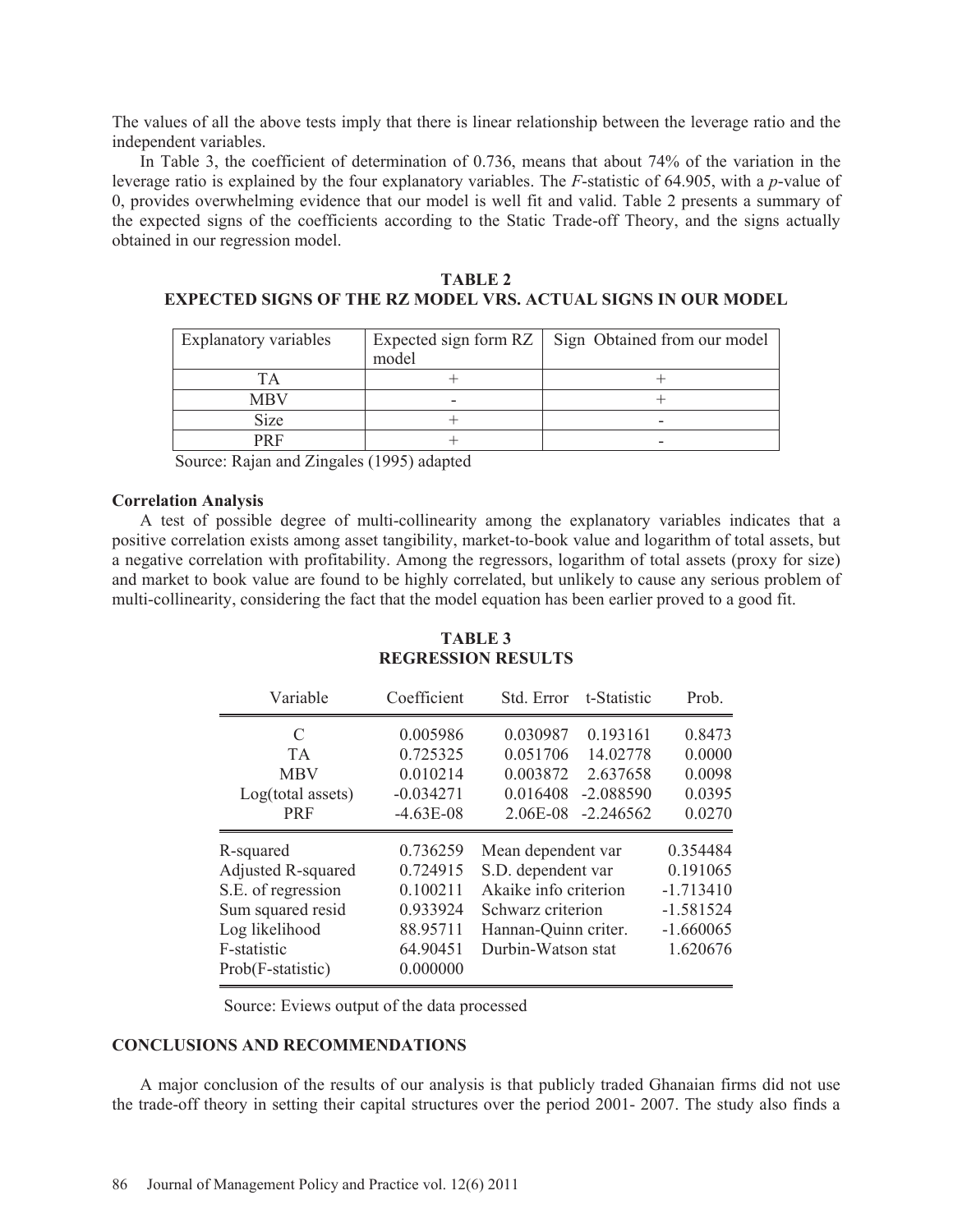negative relationship between leverage and size; and between leverage and profitability, contrary to theoretical prediction, which also predicts a negative relationship between leverage and growth opportunities, contrary to the study findings. Another conclusion is that firms with tangible fixed assets tend to employ high levels of leverage since tangible fixed assets have a high collateral value and that firms with growth opportunities tend to take on debt to finance growth. But, firms that are large and profitable tend to use less debt or no debt at all in their capital structure. This is inconsistent with the trade-off theory. Perhaps, firms with high levels of profitability are able to plough back their profits to finance their operations. These findings are however consistent with past empirical studies. Lastly, the study shows that most of the companies do not employ long-term finance in their capital structures, probably because the debt market is not well developed; they rather depend much more on bank loans and trade credit as sources of funds.

A number of recommendations have resulted from the foregoing analysis. Firstly, policy-makers should strive to develop the debt market to increase access to long-term sources of finance by Ghanaian companies since the use of equity financing leads to loss of tax benefits enjoyed from debt financing. Most firms do not employ debt in their capital structure, and so do not benefit from interest tax shields associated with the use of debt and would thus always call for reductions in the tax in order to improve their cash flows, a fact policy makers need to be aware of. Secondly, the size of the GSE is small and hence illiquid, therefore publicly traded Ghanaian firms must be encouraged to use more equity than longterm debt. Finally, finance managers should plan the capital structures of their companies. Companies should employ long-term funds to finance their long-term assets while using short-term finance to finance short-term assets. A high debt ratio is not necessarily bad, if a company could service its debt without any risk, thus increasing shareholders' wealth. Conversely, a low debt ratio can prove to be burdensome for a company which has liquidity problems.

### **REFERENCES**

Abor, J. (2005), "Determinants of Capital Structure of Ghanaian Firms". *AERC Research Paper* 176, African Economic Research Consortium, Nairobi.

Antoniou, A., Y. Guney, K. Paudyal (2007), "The Determinants of capital structure: capital market oriented versus bank oriented institutions" *J. of Financial and Quantitative Analysis* 43*.* 

Asquith, P., D. W. Mullins Jr. (1986), "Equity issues and offering dilution". *Journal of Financial Economics* 15, 61–89*.* 

Baltagi, B.H. (1995), *Econometric Analysis of Panel Data.* Chichester: Wiley York.

Bayless, M., S. Chaplinsky (1991), "Expectations of security type and the information content of debt and equity offers". *Journal of Financial Intermediation* 1, 195–214.

Booth, L., V. Aivazian, V. Demirguc-Kunt, & V. Maksimovic (2001), "Capital structures in developing countries". *Journal of Finance,* 56, 87– 130.

Bradley, M., G. A. Jarrell, & E. H. Kim (1984), "On the existence of an optimal capital structure: Theory and evidence". *Journal of Finance,* 39, 857– 880.

Eckbo, E. (1986), "The valuation effects of corporate debt offerings". *Journal of Financial Economics* 15, 119–152.

Fama, E.F. and K. R. French (2002), "Testing Trade-off and Pecking Order Predictions about Dividends and Debt". *The Review of Financial Studies,* 15(1), 1-33.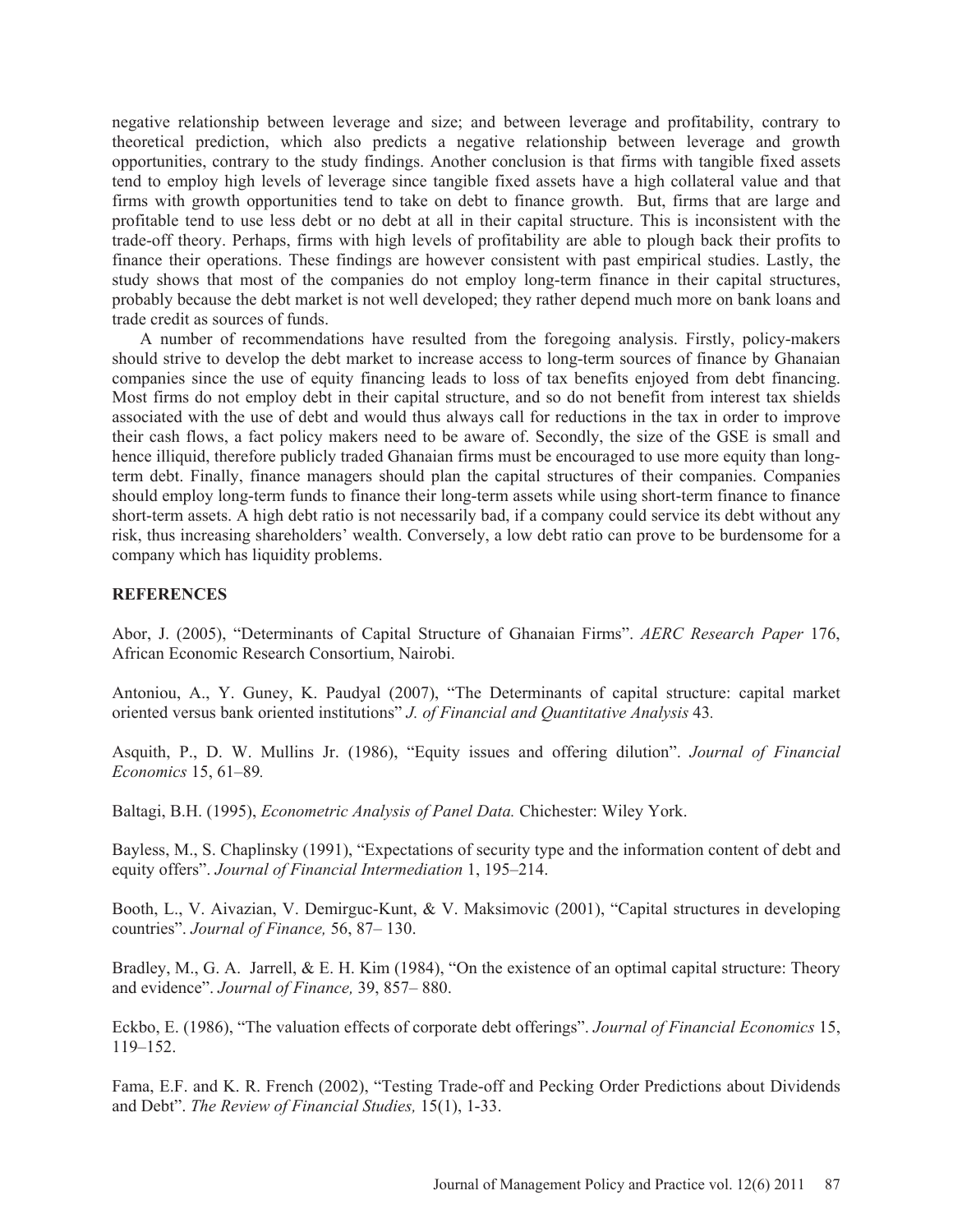Graham, J.R. (1996), "Debt and the marginal tax rate". *Journal of Financial Economics* 41, 41–73.

Hsiao, C. (2003), *Analysis of Panel Data.* 2nd ed*. Cambridge University Press, Cambridge.* 

Iddrissu, Mohammed (2009), *An Empirical Investigation into the static Trade-Off Theory, using Ghana Stock Market Data.* Unpublished MSc Dissertation, GIMPA, Accra.

Jalilvand, A., R. Harris (1984), "Corporate behaviour in adjusting to capital structure and dividend targets: an econometric study". *Journal of Finance* 39, 127–144.

Jung, K., Y. Kim, & R. Stulz (1996), "Timing investment opportunities, managerial discretion, and the security issue decision". *Journal of Financial Economics*, 42, 159–186.

Kim, W. S., & E. H. Sorensen (1986), "Evidence on the impact of the agency costs of debt in corporate debt policy". *Journal of Financial and Quantitative Analysis,* 21, 131–144.

Kraus, A., & R. Litzenberger (1973), "A state-preference model of optimal financial leverage". *Journal of Finance,* 28, 911– 922.

Long, M., & I. Maltiz (1985), "The investment-financing nexus: some empirical evidence." *Midland Corporate Finance Journal,* 3, 53–59.

MacKie-Mason, J. K. (1990), "Do taxes affect corporate financing decisions?" *Journal of Finance,* 45, 1471– 1493.

Marsh, P. (1982), "The choice between equity and debt: An empirical study". *Journal of Finance, 37, 121– 144.* 

Modigliani, F., & M. Miller (1958), "The cost of capital, corporation finance and the theory of investment". *American Economic Review, 48, 261– 275.* 

Myers S.C. (1977), "Determinants of corporate borrowing". *Journal of Financial Economics*, 5: 147– 76.

Myers, S. C., & N. S. Majluf (1984), "Corporate financing and investment decisions when firms have information that investors do not have". *Journal of Financial Economics,* 13, 187– 221*.* 

Narayanan, M. P. (1988), "Debt versus equity under asymmetric information". *Journal of Financial and Quantitative Analysis*, 23, 39– 51.

Pandey, I. M. (1984), "Financing Decisions: A Survey of Management Understanding". *(Management Review) Economic and Political Weekly.* 

Rajan, G. R., & L. Zingales (1995), "What do we know about capital structure? Some evidence from international data". *Journal of Finance*, 50, 1421– 1460.

Scott, J. (1977), "Bankruptcy, Secured Debt and Optimal Capital Structure". *Journal of Finance* 32, l-20.

Seifert, B. & H. Gonene (2007), "The international evidence on the pecking order hypothesis". *Journal of Multinational Financial Management,* 18, 244-260.